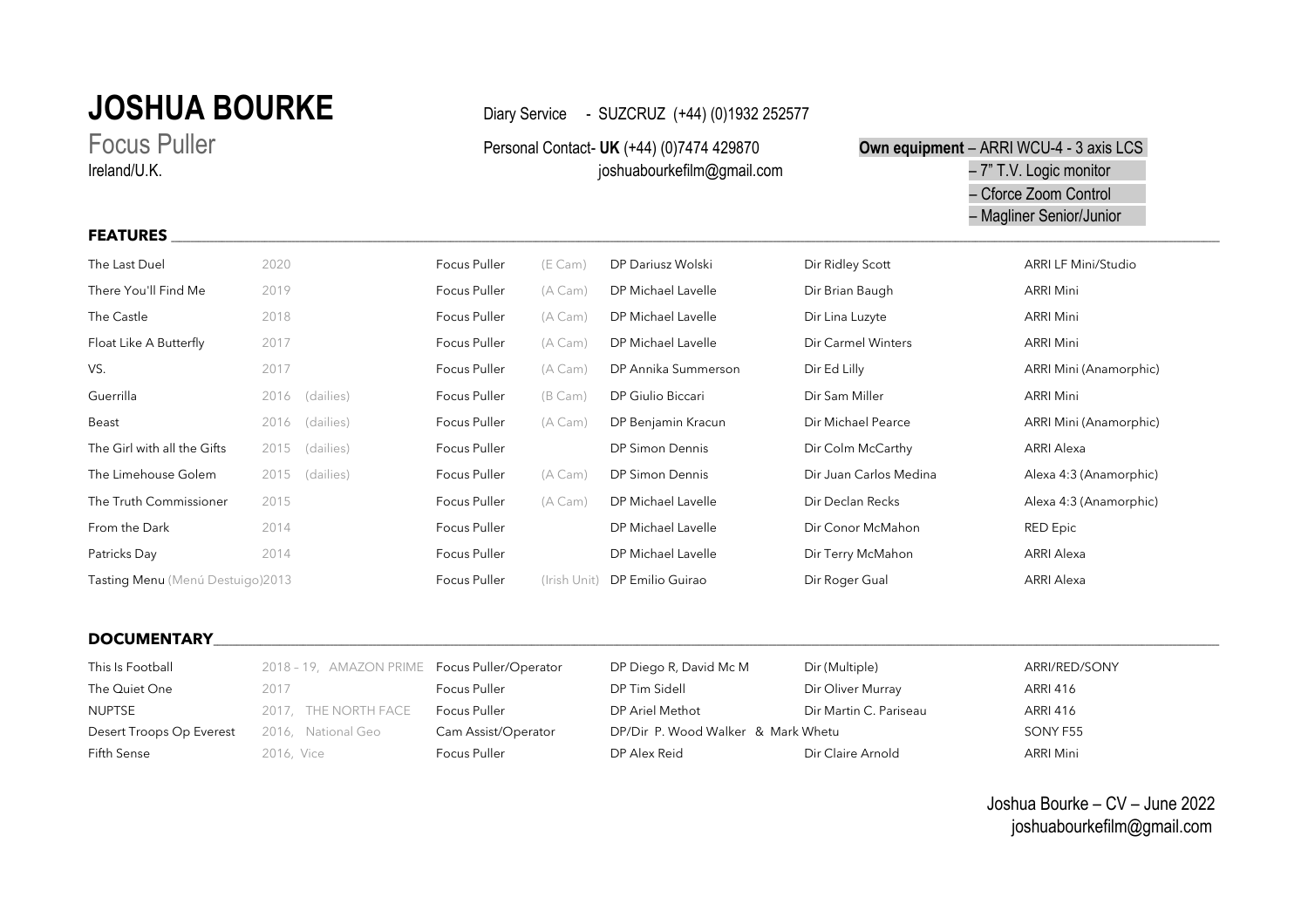#### **TV DRAMA \_\_\_\_\_\_\_\_\_\_\_\_\_\_\_\_\_\_\_\_\_\_\_\_\_\_\_\_\_\_\_\_\_\_\_\_\_\_\_\_\_\_\_\_\_\_\_\_\_\_\_\_\_\_\_\_\_\_\_\_\_\_\_\_\_\_\_\_\_\_\_\_\_\_\_\_\_\_\_\_\_\_\_\_\_\_\_\_\_\_\_\_\_\_\_\_\_\_\_\_\_\_\_\_\_\_\_\_\_\_\_\_\_\_\_\_\_\_\_\_\_\_\_\_\_\_\_\_\_\_\_\_\_\_\_\_\_\_\_\_\_\_\_\_\_\_\_\_\_\_\_\_\_\_\_\_\_\_\_\_\_\_\_\_\_\_\_\_\_\_\_\_\_\_\_\_\_\_\_\_\_\_\_\_\_\_\_\_\_\_\_\_\_\_\_\_\_\_\_\_\_\_\_\_\_\_\_\_\_\_\_\_\_\_\_\_\_\_\_\_\_\_\_\_\_\_\_\_\_\_\_\_\_\_\_\_\_\_\_\_\_\_\_\_\_\_\_\_\_\_\_\_\_\_\_\_\_\_\_\_\_\_\_**

| Vikings Valhalla                | 2022 Netflix       | Focus Puller | (B Cam dalies)   | DP Peter Robertson              | Dir (Multiple directors)         | ARRI LF           |
|---------------------------------|--------------------|--------------|------------------|---------------------------------|----------------------------------|-------------------|
| Moon Haven                      | 2021 AMC           | Focus Puller | $(A \text{Cam})$ | DP PJ Dillon                    | Dir (Multiple directors)         | Panavision        |
| That Dirty Black Bag            | 2021 AMC           | Focus Puller | (A Cam)          | DP PJ Dillon                    | Dir Mauro Aragoni/Brian O'Malley | Panavision        |
| The Drowning                    | 2020 Channel 5     | Focus Puller | (A Cam)          | DP Richard Kendrick             | Dir Carolina Giammetta           | <b>ARRI Mini</b>  |
| Blood (Season 2)                | 2019 ITV           | Focus Puller | (A Cam)          | DP Richard Kendrick             | Dir Laura Way                    | <b>ARRI Mini</b>  |
| The Killer Beside Me            | 2018, Discovery ID | Focus Puller | (A Cam)          | DP Steve Organ                  | Dir Stuart Jones                 | SONY F55          |
| 8 Days That Made Rome           | 2017, Channel 5    | Focus Puller | (A Cam)          | DP Dennis Madden/Garry Clarke   | Dir Jim Grayer/Seb Smith         | <b>ARRI Mini</b>  |
| Land of the Free                | 2017, Discovery ID | Focus Puller | $(A \text{Cam})$ | DP Tom Pridham                  | Dir Jamie Crawford               | SONY F55          |
| <b>Harlots</b>                  | 2016, ITV          | Focus Puller | $(B \text{Cam})$ | DP Simon Archer                 | Dir China Moo-Young              | <b>ARRI Alexa</b> |
| Home Alone                      | 2016, Discovery ID | Focus Puller | $(A \text{Cam})$ | DP Dennis Madden                | Dir Jim Greayer                  | SONY F55          |
| <b>Ripper Street</b>            | 2015, BBC          | Focus Puller | $(B \text{Cam})$ | DP Simon Bell                   | Dir Anthony Byrne                | <b>ARRI Alexa</b> |
| <b>Obsession - Dark Desires</b> | 2015, Discovery ID | Focus Puller | $(A \text{Cam})$ | DP P. Woodd-Walker/K. Robertson | Dir John Davenport               | <b>ARRI Amira</b> |
| Serial                          | 2015, Discovery ID | Focus Puller | (A Cam)          | DP Kev Robertson                | Dir Tom Keeling                  | <b>ARRI Amira</b> |
| Killing Jesus                   | 2014, National Geo | Focus Puller | $(C \text{Cam})$ | DP Osama Rawi                   | Dir Christopher Manaul           | <b>ARRI Alexa</b> |

### **SHORT FILMS**

| Mist                     | 2019 | Focus Puller | DP Robbie Ryan      | Dir Zillah Bowes    | Arri 416                 |
|--------------------------|------|--------------|---------------------|---------------------|--------------------------|
| Three Sacks Full of Hats | 2017 | Focus Puller | DP Tim Sidell       | Dir Debbie Anzalone | Arri Amira               |
| Wifey Redux              | 2015 | Focus Puller | DP Daniel Katz      | Dir Bob Mc Keon     | Arri Studio (Anamorphic) |
| The Biscuit Man's Wife   | 2015 | Focus Puller | DP Angus Hudson     | Dir Morgan Kennedy  | Arri Alexa               |
| He Works The Long Nights | 2014 | Focus Puller | DP Alex Reid        | Dir Luke Carlisle   | <b>RED Dragon</b>        |
| The Tent                 | 2013 | Focus Puller | DP Fionn Commerford | Dir Liam O Mochain  | <b>ARRI Alexa</b>        |
| Rhinos                   | 2012 | Focus Puller | DP Cathal Watters   | Dir Shimmy Marcus   | <b>RED MX</b>            |

Joshua Bourke – CV – June 2022 joshuabourkefilm@gmail.com